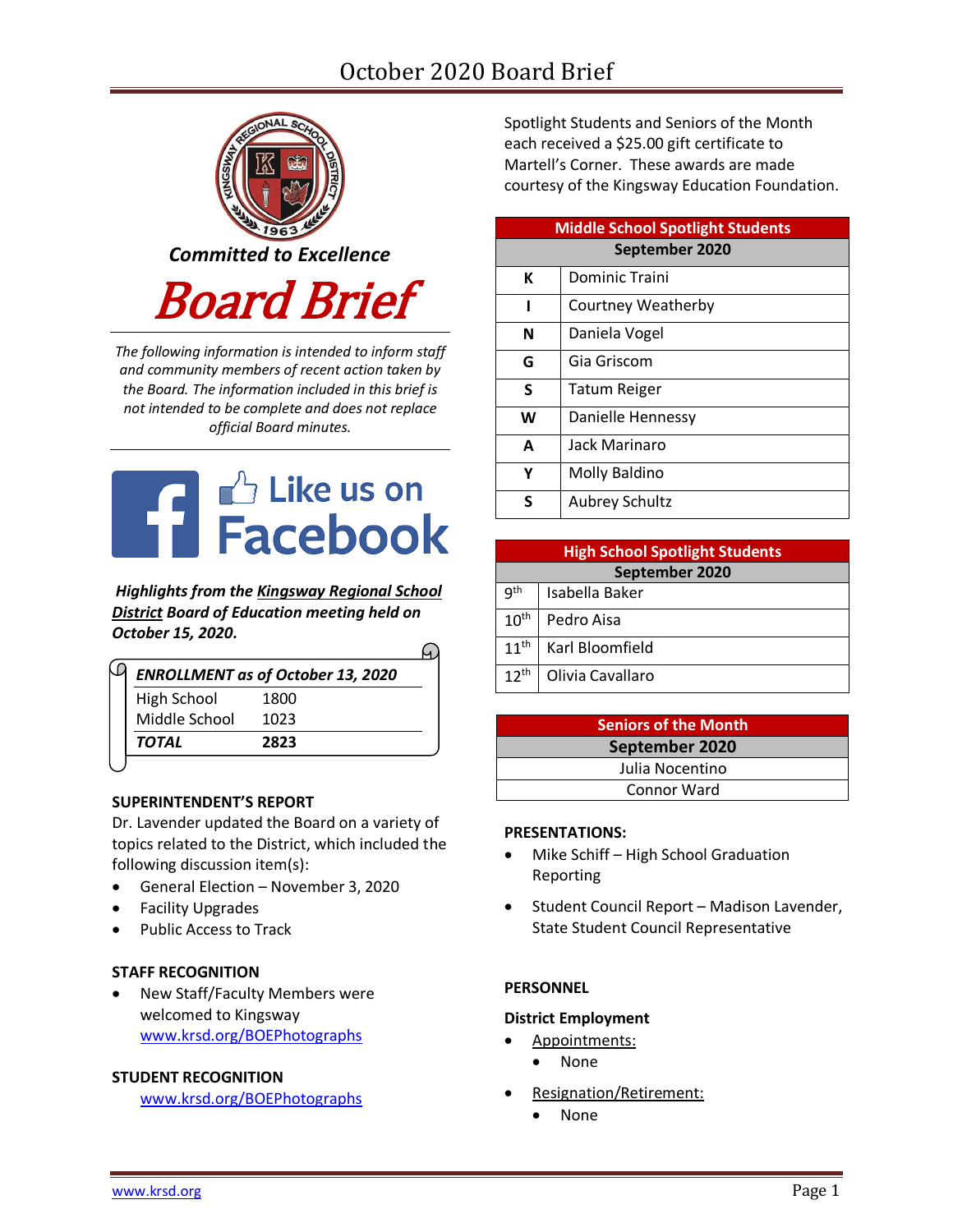- Substitute:
	- None
- Leaves of Absence:
	- Patricia Bradbury (Transportation)
	- Patricia Bowe (Transportation)

# **High School Employment**

- Appointments:
	- None
- Retirement:
	- Mildred Byrne (Cafeteria Gen. Worker)
- Schedule "B" and Change of Status:
	- Various positions were approved.
- Leaves of Absence:
	- Karen Storey (Custodian)
- Practicum/Internships:
	- None

# **Middle School Employment**

- Appointments:
	- Kathleen Mercado LTS Nurse
	- Michelle Neigut, LTS STEM
- Resignation:
	- Nicole Bintliff (Teacher of Special Education)
	- Sue McAnally (Teacher of French)
- Schedule "B" and Change of Status:
	- Various positions were approved.
- Leaves of Absence:
	- None

## **[POLICY](http://www.straussesmay.com/seportal/Public/DistrictPolicyTOC.aspx?id=f0cc945ef3894b8d9ad5f87d948ca425&PolicyID=)**

The Board recommended the following for **FIRST** reading for revisions and/or adoption.

None

The Board recommended the following for **SECOND** reading for revisions and/or adoption.

• None

## **PROFESSIONAL LEARNING WORKSHOPS:**

 Sarah Reynolds – Jamboard: Boost Engagement and Collaboration

- Sarah Reynolds Schoology: Advanced Q&A
- Karen Schonewise Zoom: Breakout Rooms and Student Presenters

# **PROGRAMS**

The Board approved the following programs:

• None

## **AWARDS AND SCHOLARSHIPS**

The Board approved the following awards and scholarships:

- The Wicked Warriors of East Greenwich Scholarship
- The Brennan Family Foundation Donation to Foundation (KEF) of \$10,000

# **FOREIGN EXCHANGE STUDENTS**

• None

## **OUT OF DISTRICT PLACEMENT**

Various placements were approved.

#### **BUSINESS, FACILITIES & FINANCE**

- **The Board approved the Board Secretary's Report and Bill List.**
- **Receipt and Acceptance of Student Activity and Athletic Account Financial Reports.**  The Board accepted the Student Activity and Athletic Account Financial Reports for the period ending September 2020.
- **KLG Pediatric Therapy, LLC.** The Board approved a contract with KLG Pediatric Therapy, LLC for Occupational Therapist Services beginning July 1, 2020 through June 30, 2021.
- **Bond Services Contract**. The Board approved the appointment of the law firm of Wilentz, Goldman & Spitzer, P.A., Woodbridge, New Jersey, to provide specialized bond counsel legal services.
- **Refunding Bond Ordinance.** The Board had the first reading of the Refunding Bond Ordinance providing for the refunding of all or a portion of its outstanding school bonds.
- **Class of 2020 Donation.** The Board accepted a donation of \$10,897.91 from the